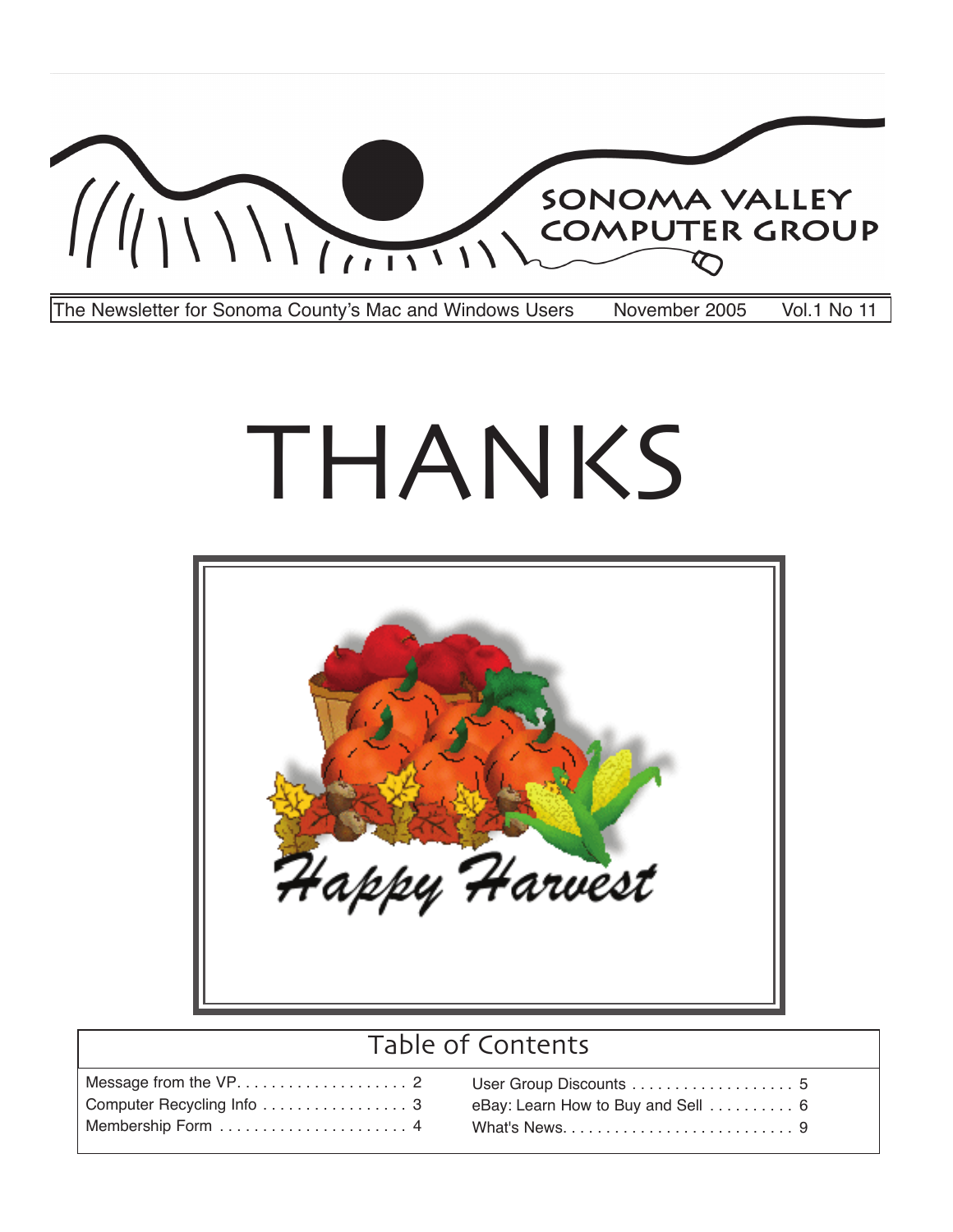### Sonoma Valley Computer Group

### OFFICERS FOR 2004-2005

| <b>Vice President</b>   | <b>Beth Pickering</b>        |
|-------------------------|------------------------------|
|                         | bethpick@emailx.net          |
| <b>Secretary</b>        | <b>Stephanie Clark</b>       |
|                         | stephanieclark@sbcglobal.net |
| <b>Treasurer</b>        | Joan Fabian                  |
|                         | JKFabian@vom.com             |
| <b>Newsletter</b>       | <b>Kathy Aanestad</b>        |
|                         | aanestad@vom.com             |
|                         |                              |
| <b>Members-at-Large</b> | <b>George Pick</b>           |
|                         | gpick@vom.com                |
|                         | <b>Jeannette Woods</b>       |
|                         | jeanette@vom.com             |
|                         | <b>Veda Lewis</b>            |
|                         | lap@vom.com                  |
|                         | <b>Willy Smith</b>           |
|                         | drummick@gmail.com           |

### **Board Meetings**

Usually following General Meeting. Open to all members. Call 935-6690 for further information.

### **Memberships**

S.V.C.G. Annual Membership: \$20. S.V.C.G. Family membership: \$30 (residing at same address). Membership renewals are due and payable at the beginning of each year.

#### **General Meetings**

S.V.C.G. meets second Saturday of each month at Sonoma Public Library, 755 West Napa Street; hours: 9:30AM to 11AM unless otherwise notified. Meetings free; guests welcome.

#### **About this publication**

*Sonoma Valley Computer Group Newsletter* is published monthly by Sonoma Valley Computer Group. **Desktop publishing services donated by: Kathy Aanestad**. Call: (707) 935-6690, email aanestad@vom.com. © 2005, SVCG.

### **Online Newsletter:**

http://www.vom.com/svcg/index.html Copyright © 2005, SVCG. All rights reserved. Sponsored by our local ISP, DataProfessionals, on 19480-8<sup>th</sup> St. East.

**Mailing Address:** Sonoma Valley Computer Group PO Box 649 El Verano, CA 95433

### Donating Used Computer Equipment

The URL listed is for the Computer Recycling Center. All of the info needed (and then some) is listed on the site. http://www.crc.org/

Thanks to Wayne Till for that tip.

# SVCG UG **Benefits**

As a benefit to being a member of the Sonoma Valley Computer Group, O'Reilly Press is giving you a 20% discount on all their books and software! For more information, please contact Kathy Aanestad at 935-6690 or email at 'aanestad@wco.com'.

In addition to the O'Reilly Press offer, SVCG belongs to the Apple User Group program whereby members can purchase Apple products at a savings. Contact Kathy Aanestad for user ID online site. We need members to help with finding contacts for PC user group offers so that they can be included in the newsletter postings.

### Club's Future

### **A Message From Your VEEP**

The computer users group in Santa Rosaover 300 members strong-folded because the officers burned out and nobody would step up to the plate. This year the Napa computer group has been running with 3 vacancies (they have 23 officers)…we have been running with 1 vacancy. The future of our club depends on volunteers to direct it.

After much thought I have decided to step up to President. I will need your forgiveness. Tourette's runs in my family and while I think I know what I'm saying, the words that come out of my mouth are often not the ones I am thinking. I usually don't hear the mistakes. This can easily lead to misinformation. It also makes it hard for me to talk in front of a group. Joan Fabian has agreed to stay on as Treasurer. Kathy Aanestad is considering staying on as Newsletter Editor, but decreasing the number of pages and using an electronic only format. While Stephanie Clark declines to continue as Secretary, she will be helping us find speakers. This leaves us with the positions of Vice-President, Secretary (for Board Meeting minutes), and possibly Newsletter Editor to fill.

and password in order to access their As Kathy said in our last newsletter, volunteers will determine the success or failure of SVCG. Please call Beth (at 938-8995) or Kathy (at 935-6690) to let us know how you can help.

— Beth Pickering

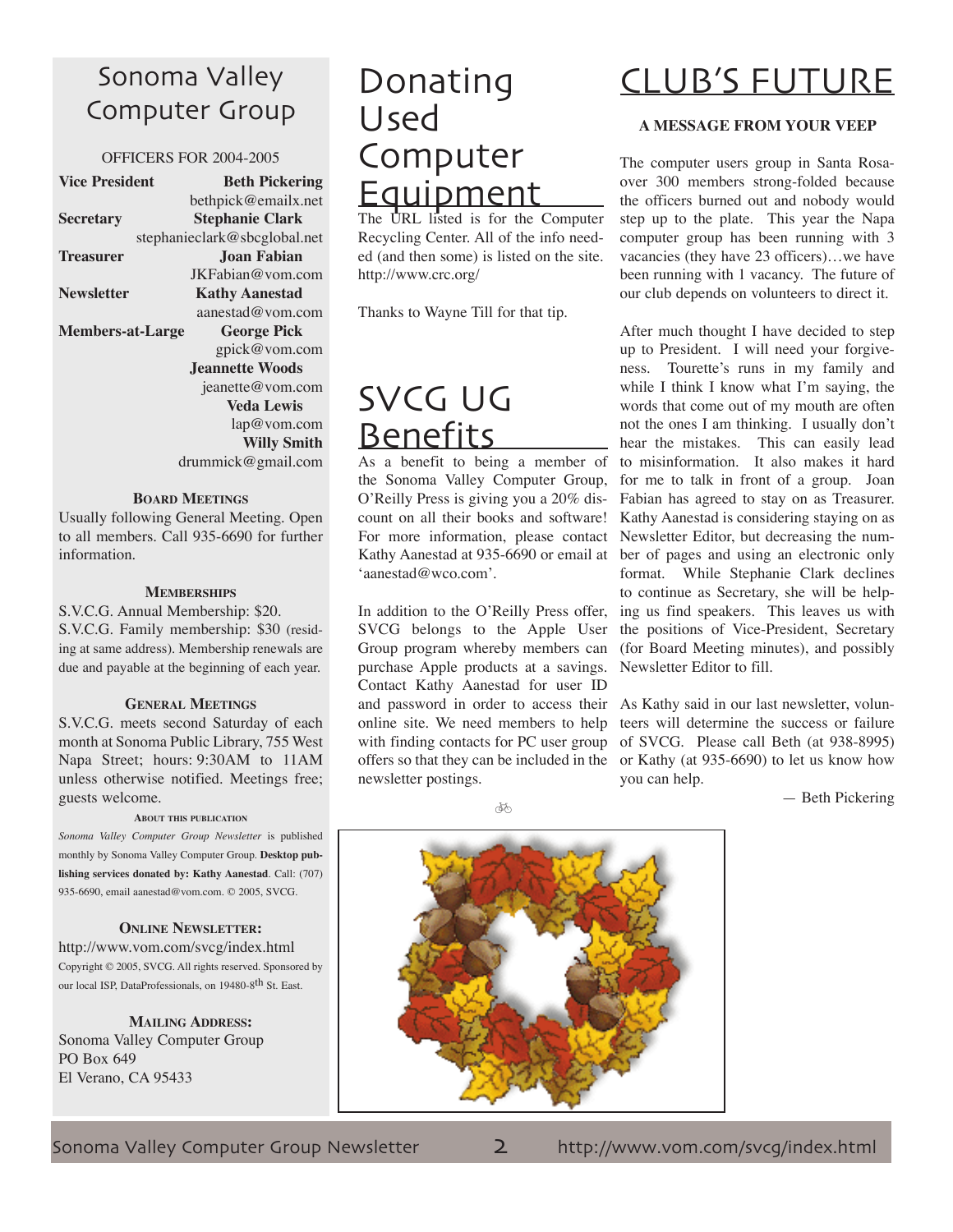# COMPUTER RECYCLING CENTER INFO

### http://www.crc.org/

Computers & EducationTM reuses computers, and Computer Recycling CenterTM promotes the highest and best re-use of computer and electronic equipment, and recycles unusable items to keep them out of landfills.

Electronics Recycling / E-Waste: Computer Recycling Center program takes all computers, technology, network, telephone, test equipment and cell phones, working and nonworking, and overstocks of electronic parts.

You can drop off your equipment at one of our events or processing centers, and Businesses with 10+ items can request a business pickup. Our toll-free # is 1-88-88-usedPC.

We are a 501 (c)(3) nonprofit. We issue a charitable TAX-DEDUCTABLE receipt for ALL donations. Computers & Education program refurbishes computers for use by teachers, schools, nonprofits, and community programs.

"LAPTOPS WANTED, DEAD OR ALIVE" We Pay Your Shipping Cost to Donate laptops and laptop parts to our nonprofit program.

DESTROY your HARDDRIVE DATA

### **ALL COMPUTER Equipment is FREE to drop-off!**

We take any-age, any-condition, both working AND nonworking! Limit varies at each location - scroll down to location for limit.

### **FREE to Donate or Recycle:**

Laptops, parts and accessories; MONITORS; Flat panel screens; Computers; Printers; Scanners; Software; Network equipment: hubs, routers, switches, cables, boards Computer Parts: hard drives, CD-ROM/DVD drives, loose PC boards, cables Cell phones, pagers, telephone equipment, test equipment; Home Electronics - stereo, game system, tape player TV - (limit 1 per dropoff, max 27" screen, plastic case only)

### **OFFICE Equipment - Small CHARGE for this equipment:**

COPIERS, and UPS (back-up power) = up to  $25$  lb:\$5. ea./  $26-49$ lb:\$10. ea./50-99 lb:\$25. ea./ 101+:\$0.40 per lb.

(Money donated is used for handling/testing/reusing items, or ewaste fees.)

NO electronics in wood cabinets; NO kitchen and NO bathroom electrics.

We DO NOT accept: chemicals wet or dry, loose batteries, styrofoam, cardboard, or paper. No kitchen or bathroom appliances/electronics.

Please recycle paper and cardboard through curbside recycling and  $\textcolor{black}{\widetilde{H}}$  Plugged into Technology  $\textcolor{black}{\mathcal{H}}$ 



chemicals and batteries at county/city sponsored toxic cleanup days.

### **DROP-OFF LOCATIONS**

(click city names or scroll down for more information): Sunnyvale, Santa Rosa, San Francisco

**Sunnyvale** toll-free 1-88-88-usedPC (1-888-887-3372) Address:---370 West Caribbean Drive->, 94089 Drop-Off Hours:---TUESDAY - Friday, 9am - 3PM ->SAT 10am - 1PM

Directions: (Map programs call this address as 370 WEST Carribean)

US 101 south and Freeway 237 east, Exit on Mathilda TURN LEFT(north)or US 101 north exit Mathilda (north). Mathilda (Ave.) turns into Caribbean.

370 Caribbean is between Bordeaux and Borregas Ave. Look for the purple and yellow stack of boxes with "Computer Recycling Center" in white letters.

Call-for-appointment if you have 10+ large items (monitor/ printer/ tower).

(Saturday limit is ALWAYS 5)

**Santa Rosa** toll-free 1-88-88-usedPC (1-888-887-3372) Address:---3227 Santa Rosa Avenue->, 95407 Drop-Off Hours:---TUESDAY - Friday, 9am - 3pm->SAT

### SVCG

Sonoma Valley Computer Group Newsletter 3 http://www.vom.com/svcg/index.html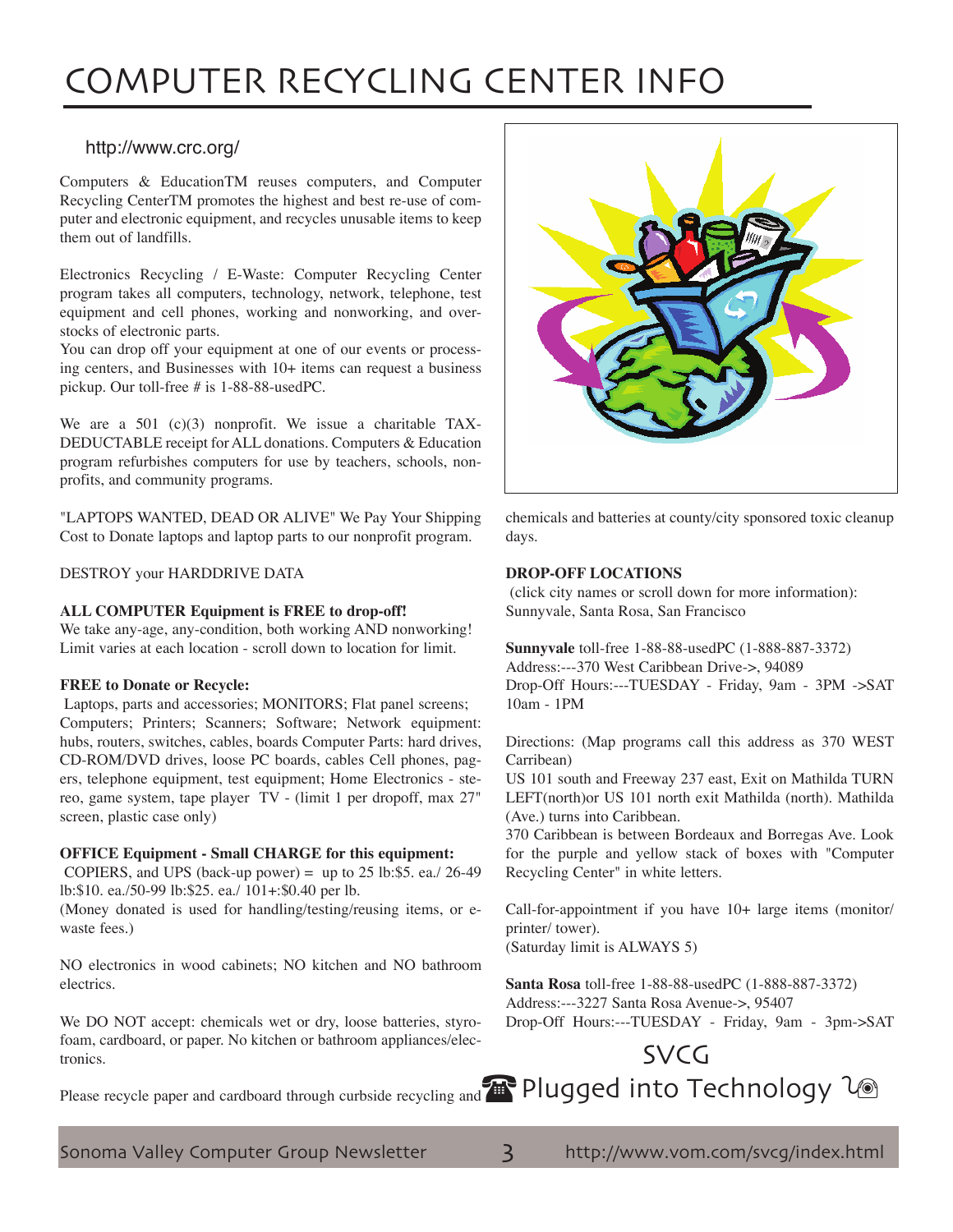10am - 1PM

Directions: US 101 to Hearn Ave. exit. TURN RIGHT on Santa Rosa Ave. (south) We are 1 mile on right side after the new building for RCU Auto Services. We are behind Sequoia Floral International.

Call-for-appointment if you have 10+ large items (monitor/ printer/ tower). (Saturday limit is ALWAYS 5)

### **Business Pickups**

If you are a business with 10 or more items (laptop/computer/ monitor/printer) you may request a business pickup with our "business pickup request" form. We will pickup any and all other computer items you have at the same time (keyboards, mice, cables, external devices, etc.). Special arrangements can be made for oversized (over 100 pound)items ie: large copiers, servers, UPS, printers/plotters, etc. There may be a small fee for pickup based on the type of equipment, quantity, and location. We are a nonprofit and all fees help up cover transportation and manpower costs for pickups. Please fill out the "business pickup request" form (yellow "link" box, top of page) and forward it via email or print and fax.

We will contact you within 3 business days to coordinate a pickup date and details.

We issue a charitable 501-c-3 tax-deductible receipt for picked-

up items, and all costs and fees are deductible, as well as the fair market value for items donated.

Thank you for your interest in donating your computer equipment to our nonprofit.

### **DESTROY your HARDDRIVE DATA**

If we reuse your harddrive, we use disk wipe software to overwrite the HDD. We recycle all other harddrives for metals recycling by shredding. For your peace of mind, erase your HDD before donating. Click on our Newsletter for info about destroying your personal info on your HDD.

### **"LAPTOPS WANTED - DEAD OR ALIVE"**.

We pay your ground shipping cost to Donate laptops and laptop parts (MAC Powerbook 1400 / Windows Pentium & NEWER only!). Pack your laptop with 2 wraps of LARGE bubble wrap all the way around in each direction. Pack accessories including power chargers UNDER the laptop and never on-top of the screen. If you remove the hard drive, be sure to put the tray and any connector/cable back in the laptop! Send via ground service (FEDEX Green, UPS Brown, or USPS Flat-Rate-Box priority mail) to 1275 4th St. Lockbox 200 PMB, Santa Rosa, CA 95404. We will send a check to reimburse the shipping cost (Please tell us if you would like to donate the shipping cost) and our charitable receipt for your tax deduction. Include your return address and receipt for shipping cost. Its that simple!

| Sonoma Valley Computer Group Membership Application/Renewal Form                                                                                                                                                                                                                                                                     |                                                                                                                                                                                                                                                         |  |
|--------------------------------------------------------------------------------------------------------------------------------------------------------------------------------------------------------------------------------------------------------------------------------------------------------------------------------------|---------------------------------------------------------------------------------------------------------------------------------------------------------------------------------------------------------------------------------------------------------|--|
| <b>New Applicant</b>                                                                                                                                                                                                                                                                                                                 | <b>Renewal</b> (expiration date on label)                                                                                                                                                                                                               |  |
| Use information below                                                                                                                                                                                                                                                                                                                | Use the name and address label on Page 12                                                                                                                                                                                                               |  |
| Name:<br><u> 1989 - Johann Barn, amerikansk politiker (d. 1989)</u><br>E-mail Address: Management of the Address and Address and Address and Address and Address and Address and Address and Address and Address and Address and Address and Address and Address and Address and Address and Address<br>Sonoma Valley Computer Group | Platform:<br>PC<br>WinNT<br>Mac<br>Win3<br>Operating System:<br>OS 8x<br>Unix<br>OS 9x<br>Win95<br>Linux<br>OS X<br>Win98<br>WinME<br>Computer Make/Model:<br>How did you hear about SVCG?<br>club member $\Box$ newspaper $\Box$ newsletter<br>  class |  |
| <b>POB 649</b><br>El Verano, CA 95433<br>I give permission to use this info in the club roster which<br>is for members only                                                                                                                                                                                                          | User Level:<br>Intermediate<br>Novice<br>Advanced<br>Expert                                                                                                                                                                                             |  |
| Sonoma Valley Computer Group Newsletter                                                                                                                                                                                                                                                                                              | http://www.vom.com/svcg/index.html<br>4                                                                                                                                                                                                                 |  |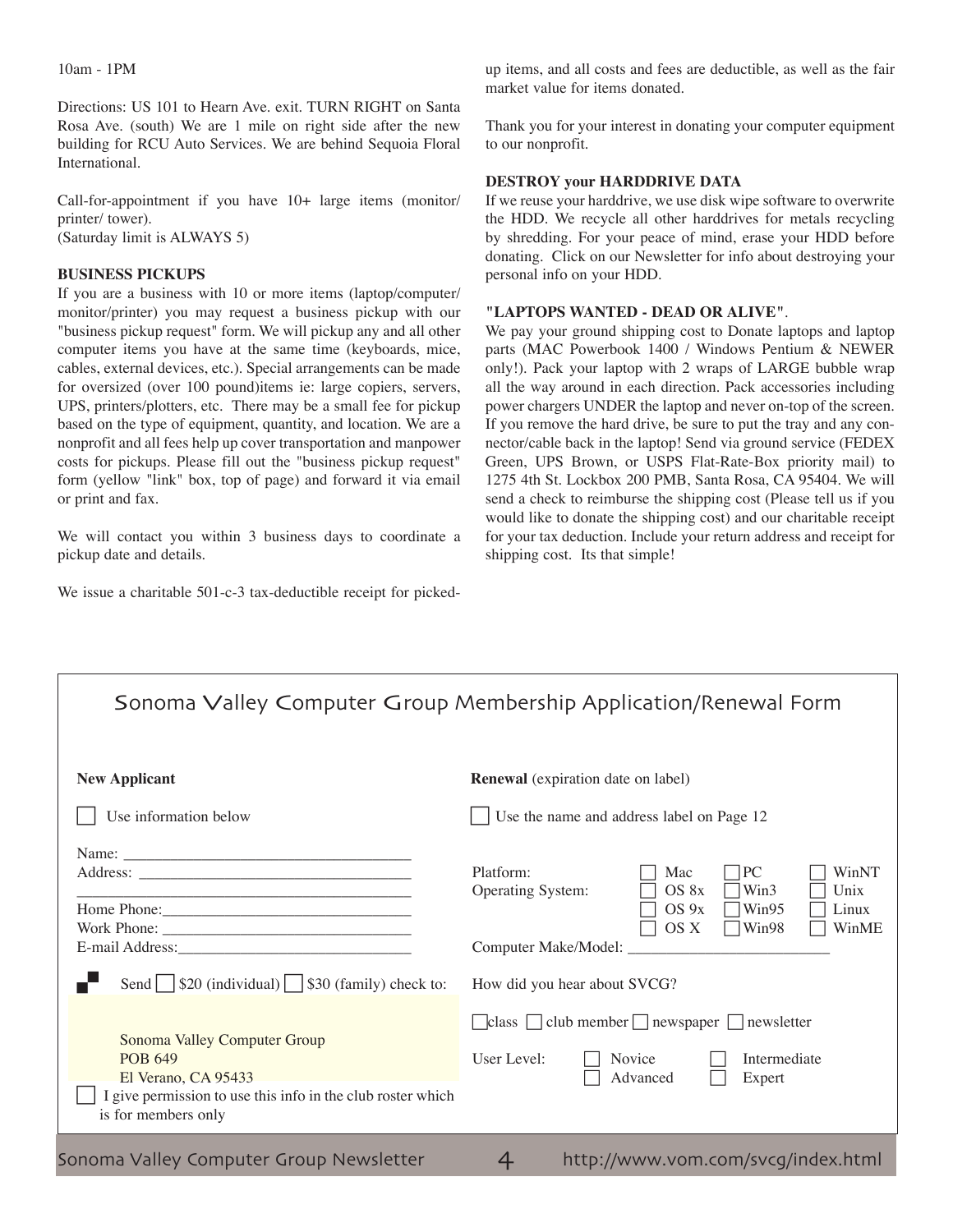# User Group Discounts

### **O'Reilly**

Members receive a 20% discount on O'Reilly books and conferences. Contact Kathy for the code.

### **New Riders Books**

### http://www.newriders.com

BECOME A NEW RIDERS CLUB MEMBER. You can save up to 20% on all books every day at newriders.com simply by becoming a New Riders Club Member. Membership is **free** and easy. All you have to do is answer a few, short questions in our ongoing, online survey, which you can access on any book page. Don't worry.

All of your information stays with us--we won't sell it or give it away to anyone. After you've filled out the profile, you'll save 20% automatically whenever you log on to http://www.newriders.com as a member. It's that easy!

Note that you may use your User Group Coupon Code **ON TOP** of your Club Member savings. Just remember to log in first when making a purchase and then enter the code at checkout as well! Contact Kathy for code.

### **PEACHPIT**

### JOIN THE PEACHPIT CLUB

You can save 30% on all books every day at peachpit.com simply by becoming a Peachpit Club Member. Membership is free and easy. All you have to do is answer a few, short questions in our ongoing, online survey, which you can access on any book page. Don't worry, all of your information is confidential and stays with us--we won't sell it or give it away to anyone. After you've filled out the survey, you'll save 30% automatically whenever you log on to http://www.peachpit.com as a member. It's that easy!

### USER GROUP COUPON CODE

 User group members should note that once you've become a Peachpit Club member, you may use your user group coupon code ON TOP of the permanent savings you earn as a member of the club. Just make sure you've logged onto the site before you make a purchase to ensure this permanent discount will be in effect, then enter coupon code (case-sensitive) at checkout! This coupon code is an exclusive offer that may not be used in conjunction with any other coupon codes. Contact Kathy for code information.



# To My Fellow PC Users

I urge all of you to go to Mac World in January. Yes, I am a devoted Windows user and YES I am promoting Mac World. Not for the speakers and group sessions—that is Mac. I am talking about the Exhibit Hall—that is bi-platform. For a free Exhibit Hall pass go to HYPERLINK "http://emessaging. vertexcommunication.com/ct/ct.php?t=1058907&c=5896625 73&m=m&type=3"http://emessaging.vertexcommunication. com/ct/ct.php?t=1058907&c=589662573&m=m&type=3 by November 4, 2005 (11:59 pm EST) and use code B0201.

Let me explain my position. A few years ago I went just to staff the SVCG table. I was going to do it the whole day because it was a Mac thing and of no interest to me. I got pushed into reluctantly looking around and found out that my attitude was completely wrong. Thinking of getting a new digital camera? All the companies are there. Having trouble with your HP (or other) printer? Talk to the company people face to face—not retail store employees. Almost all the demonstrators are bi-platform. The freebies are too. Now I wouldn't miss it! Perhaps I'll see you there.

—Beth Pickering

### Fun for the entire family!



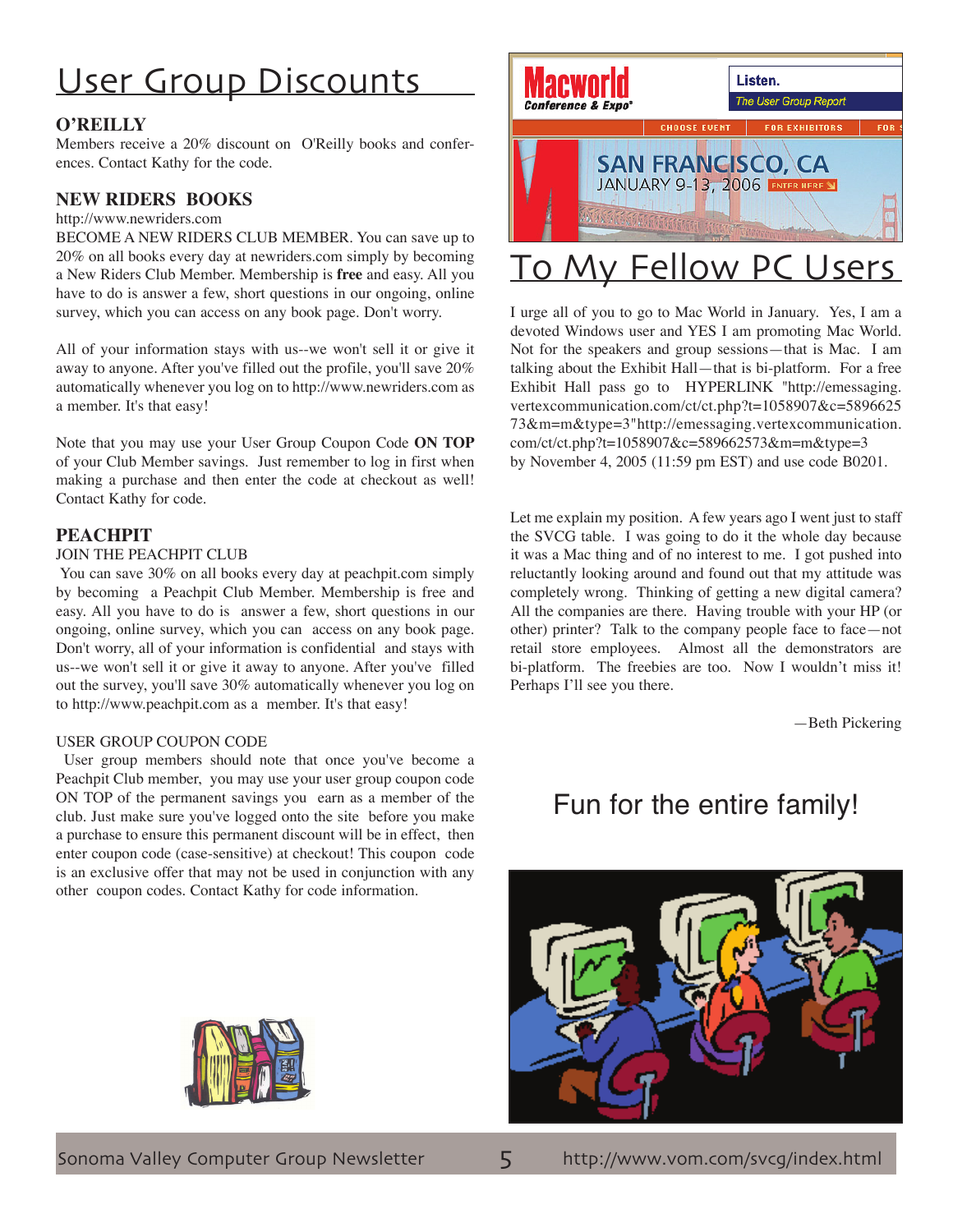

# Learn How to Sell and Buy on eBay

Do you have stuff that you no longer need which is just taking up space and collecting dust in your home? Have you been looking unsuccessfully in stores for an item? You could dispose of your old stuff and earn a surprising amount of money, or find that item and buy it at a fair price, by using eBay.

The November meeting of the Sonoma Valley Computer Group will feature special guest speaker Kay Nagel who will present a tutorial on selling and buying on eBay. Kay is a highly experienced eBay user as well as a designer/draftsman at Riechers Spence & Associates, a Napa-based consulting civil engineering firm. EBay, which is now celebrating its 10th anniversary, is the world's largest online community of buyers and sellers, with more than 157 million registered users, of whom 75 million are in the United States.

Kay's presentation will be an overview of how eBay works. Topics will include how to register as as a seller and as a buyer, how to complete seller forms, fees and pricing strategies. Kay will explain how to create suitable titles and merchandise descriptions for sale items, take and upload photographs that attract buyers, and package and ship sold items. She will also discuss bidding strategies, finding prices of similar previously sold items, payment options including use of Pay Pal, eBay's online payment service.

How does ebay work? Go online and check out: http://pages.ebay.com/education/whatisebay/

How to register? http://pages.ebay.com/education/index.html

How to bid and buy: http://pages.ebay.com/education/buying.html

How to sell: http://pages.ebay.com/education/selling.html

Buying overview: http://pages.ebay.com/education/buyingtips/ index.html

### **Ending Your Listing Early**

Sometimes something goes wrong and you can't complete your listing as planned. If needed, you can choose to end your listing before the scheduled date. If there are bids on your item, you can cancel them.

Reasons for ending listings early include:

Note: Your account will still be charged listing fees (such as the Insertion Fee) if you end your listing early. Consider revising your listing first if there are aspects of it you want to change or improve.

- The item is no longer available for sale.
- There was an error in the starting price or reserve amount.
- There was an error in the listing.
- The item was lost or broken.

### **Timing Matters**

When there are 12 hours or fewer remaining and the item has a winning bid, including a reserve met bid, sellers may not make any changes to the listing, including:

• ending the item early. Sellers may cancel bids, but not end the item unless the item is being sold to the high bidder

• adding to or changing the item description

• converting the item to pre-approved bidder Canceling bids or making changes to a listing with bids when there are 12 hours or fewer remaining damages the buyer experience and can undermine trust in the marketplace.

To end your listing early, follow these steps:

1 Type your item number into the End My Listing Early form. (You can get this number on your listing, on your confirmation email, or on your My eBay page.)

2 If there are bids on your item, choose between:

a. Cancel bids and end listing early

or

 b. Sell item to high bidder(s) and end listing early If your item has no bids, you'll skip this step.

3 Choose the reason you're ending your listing early.

4 Now your listing will end and will no longer be displayed on eBay. If there were bidders, they will be emailed that their bid was canceled and the listing ended early.

Note: Sellers are not permitted to cancel bids and end listings early in order to avoid selling an item that did not meet the desired sale price. This is considered to be reserve fee circumvention. Although there are legitimate reasons for ending a listing early, abuse of this option will be investigated.

### **Unpaid Item Process**

Unpaid Items can usually be resolved by direct communication between buyers and sellers. In such cases, eBay provides an online process through which the buyer and seller can communicate with each other to resolve the situation. Please note that eBay's Unpaid Item policy and eBay's User Agreement both make clear that buyers must pay for the items that they commit to purchase.

**Typically there are four steps to the Unpaid Item process:**

Sonoma Valley Computer Group Newsletter  $\overline{6}$  http://www.vom.com/svcg/index.html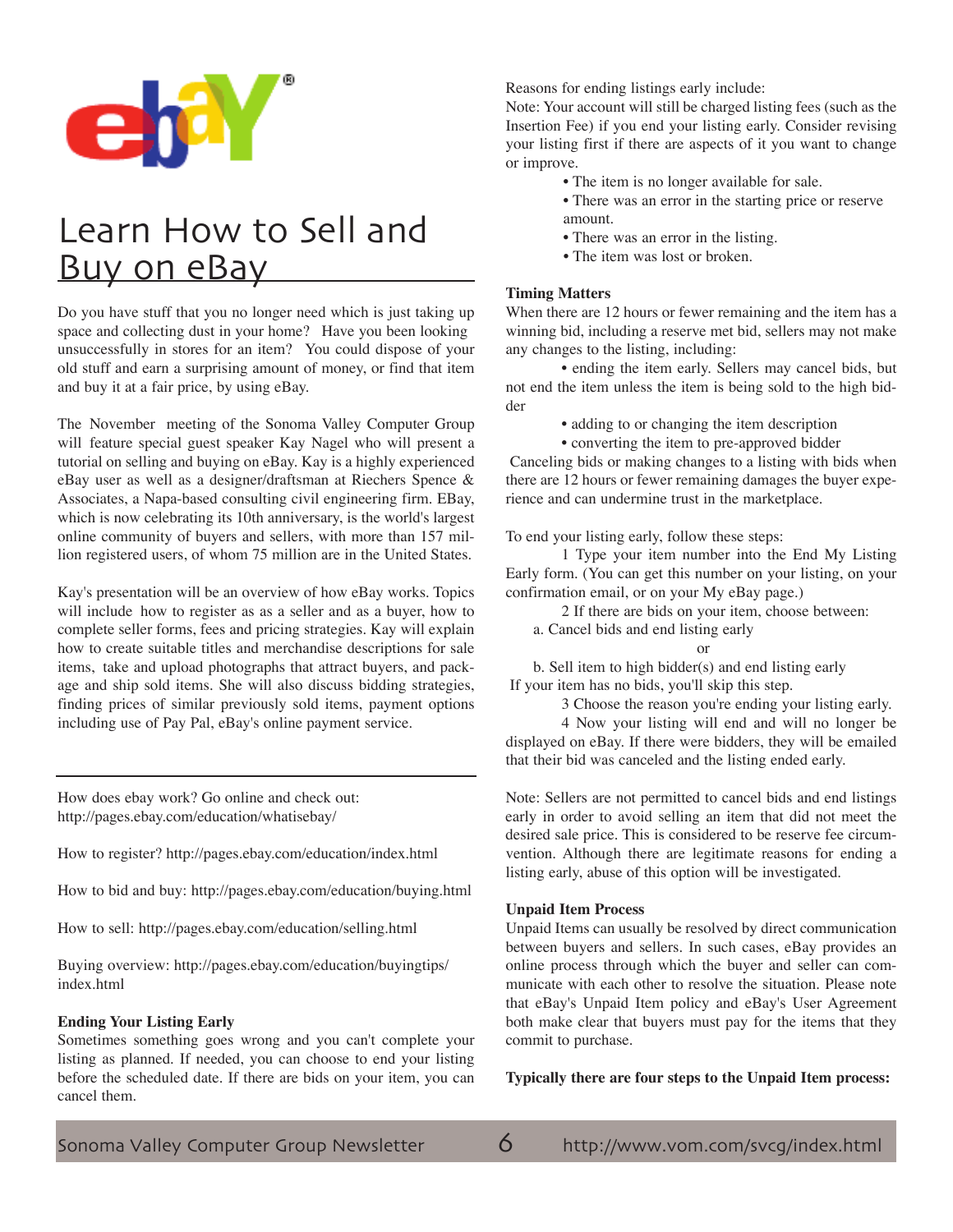### **1) Seller files an Unpaid Item dispute**

Sellers can report an Unpaid Item up to 45 days after the transaction date (i.e. the date when the buyer commits to buying the item and the seller commits to selling it). Usually the seller must wait 7 days after a listing closes to file an Unpaid Item dispute. However, in the following exceptional cases, the seller can file a dispute immediately:

• at the time of the filing the buyer is no longer a registered user of eBay, or

•the buyer is from a country to which the seller has indicated they will not ship, in the "shipping and payment details" section of the listing. (regions to which the seller will ship are listed on the View Item page for the item in question), or

• the seller and buyer both wish to mutually withdraw from the transaction.

In the first two cases the buyer will receive an Unpaid Item strike and the seller will receive a Final Value Fee credit without any additional steps. In the third case the seller must file the dispute for mutual withdrawal reasons first, and if the buyer responds to the dispute and agrees the seller will receive a Final Value Fee credit and no strike will be given to the buyer. If the buyer fails to respond, the seller can still close the dispute to receive a Final Value Fee credit, but the buyer will not receive an Unpaid Item strike.

#### **2) eBay contacts the buyer**

Once the seller files an Unpaid Item dispute, eBay sends the buyer an email notification and displays a pop-up message if the buyer signs in within 14 days of the filing. The email and pop-up message will provide details on one of the following situations:

• Friendly reminder to pay - the email and pop-up message will remind the buyer that payment has not been received, along with simple instructions on how to respond or how to pay for the item. If the buyer does not respond to the email or pop-up message within 7 days, the seller may file for a Final Value Fee credit. The seller also becomes eligible for a free relist credit.

• Mutual agreement indication - while filing the Unpaid Item dispute, if the seller indicates that a mutual agreement has been reached with the buyer not to complete the transaction, eBay will ask the buyer for confirmation through an email and pop-up message.

• If the buyer confirms the seller's statement about mutual agreement not to complete the transaction, the buyer will not receive an Unpaid Item strike and the seller will receive a Final Value Fee credit.

• If the buyer disagrees with the seller's statement on mutual agreement, the buyer will not receive an Unpaid Item strike and the seller will not receive a Final Value Fee credit. The dispute will be closed immediately after the buyer responds and the seller will not be eligible to re-file an Unpaid Item dispute for that transaction.

• If the buyer does not respond to the email or pop-up message within 7 days then the seller will be able to close the dispute. The seller will receive a Final Value Fee credit and the buyer will not receive a strike.

### **3) Communication between the buyer and seller**

The buyer is presented with several response options to communicate to the seller:

• I want to pay now - simply paying for the item will close the dispute. For listings where PayPal is available, the buyer just has to pay via PayPal to close the dispute. With other payment methods (such as checks or money orders), the seller is encouraged to wait until payment is received before choosing the appropriate option to close the dispute.

• I already paid - if payment has already been made, the buyer may provide details of the payment to the seller for review. The seller can then choose the appropriate option to close the dispute.

• Communicate with the seller - the buyer and seller can attempt to resolve the problem by communicating directly through the eBay Web site. eBay will provide a message area where the buyer and seller can communicate with each other without relying on email. The seller can close the dispute at any time by choosing the appropriate closure option.

#### **4) Closing the dispute**

The seller can close the dispute after the buyer has responded at least once, or if the buyer does not respond within 8 days. A seller can find all Unpaid Item disputes they have filed in their Dispute Console. The seller has several options to close the dispute:

• We've completed the transaction and we're both satisfied. With this option, the seller does not receive a Final Value Fee credit and the buyer does not receive an Unpaid Item strike.

• We've agreed not to complete the transaction. With this option, the buyer does not receive an Unpaid Item strike, the seller receives a Final Value Fee credit, and the item is eligible for a relist credit.

• I no longer wish to communicate with or wait for the buyer. With this option, the buyer receives an Unpaid Item strike, the seller receives a Final Value Fee credit, and the item is eligible for a relist credit.

A dispute can only be open for 60 days after the transaction date (i.e. the date when the buyer commits to buying the item and the seller commits to selling it). If the seller has not closed the dispute within 60 days, it will be automatically closed. When this automatic closure takes place the seller does not receive a Final Value Fee credit and the buyer does not receive an Unpaid Item strike.

#### Note:

### **Feedback and Unpaid Items**

• Buyers and sellers may leave feedback for each other on transactions involving Unpaid Items even if there was a mutual agreement not to complete the transaction. eBay encourages all users to leave appropriate feedback about their trading partners.

• Unpaid Item strikes do not affect a user's feedback score or member profile.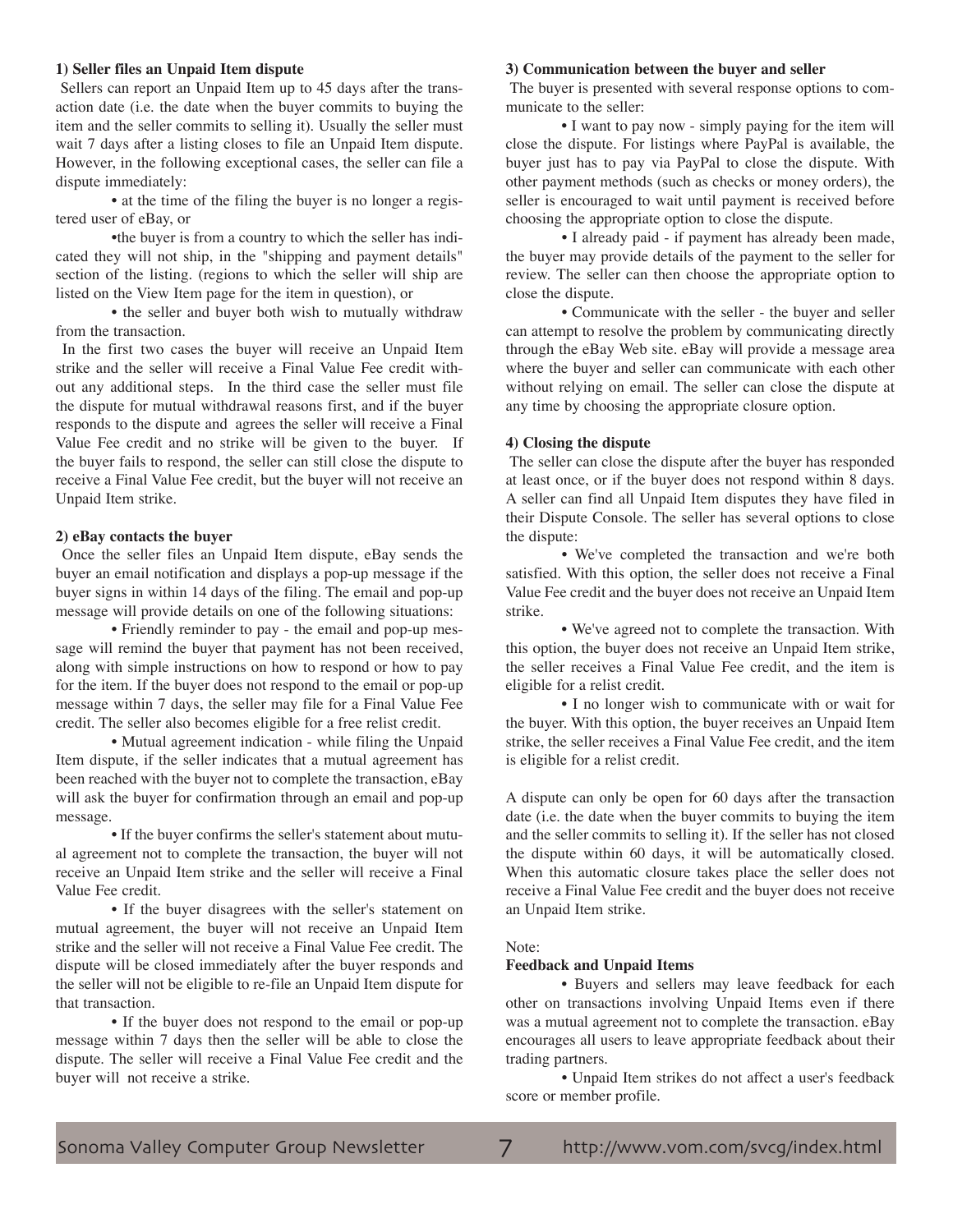### **What steps can I take to trade safely on eBay?**

Trading on eBay is generally very safe. There are also a few steps that you can take to help ensure that your eBay purchase is a positive one.

The first, and most important, rule of thumb is to learn about the seller before you make a purchase. The best way to do this is to check their feedback. Look for how high their feedback score is and what percentage of their score is positive. You should also read the comments left by the seller's previous trading partners to see what they had to say about their transaction.

Secondly, if you have questions about a particular item, click on the "Ask Seller a Question" link to send an email to the seller with your question. Remember, most sellers want you to be comfortable with your purchase decision, and are happy to answer your questions. You should not bid on the item until you are satisfied with the answer you have received from the seller.

After you have won the item, make sure that you are paying with confidence. On eBay, PayPal is the safest, fastest, and easiest way to pay. PayPal allows you to pay securely with a credit card, and offers significant payment protection.

Use caution when considering escrow. To avoid being deceived by fraudulent escrow services, use www.escrow.com, eBay's approved escrow service. Escrow is available for any purchase, but typically is used for purchases of \$500 or more.

We strongly discourage our members from using instant cash transfer services such as MoneyGram or Western Union. Bidders should be especially cautious if one or both of these are the only payment methods accepted by the seller. Never bid on listings where the seller only accepts cash.

#### **Can I retract or cancel my bid?**

A bid may be retracted (cancelled) by the buyer in some cases if the retraction meets the requirements of our Bid Retraction policy.

Note: There is no equivalent for bid retraction if the item listing has already ended. This includes Buy It Now listings. Once you've confirmed your purchase, you are obligated to pay the seller, even if you no longer want the item. There is also no equivalent for bid retraction for item listings using the Best Offer feature.

Whether you can retract your bid or not depends on the following factors:

- Why you are retracting your bid;
- When your bid was placed and when the listing ends.

You can retract a bid or a Best Offer for the following reasons:

• You make a typographical error and enter the wrong bid amount. For instance, you bid \$99.50 instead of \$9.95. If this occurs, enter the correct bid amount immediately after you retract your bid. If you do not place another bid, the retraction will be in violation of eBay's policy and could result in your suspension. Please review the retraction guidelines if you need to retract your bid.

• The description of an item you have bid on changed significantly after you placed your bid.

• You cannot contact the seller. This means that you tried to call the seller, but his or her phone number doesn't work, or that you have tried emailing a message to the seller and it comes back undeliverable.

You can only retract your bid or Best Offer at certain stages of a listing, depending on when you placed your bid:

- When your bid was placed
- More than 12 hours before the listing ends
- Less than 12 hours before the listing ends

#### **What is allowed?**

You can retract the bid with more than 12 hours left before the listing ends. When you do this, all your previous other bids will also be eliminated. So be sure to bid again if you are correcting a bidding error that you made.

You can retract the bid within one hour of placing it. In this case, only that bid will be retracted; any other bid you placed before the last 12 hours of the listing remains valid.

### **What is not allowed?**

You cannot retract the bid during the last 12 hours of the listing, unless the seller agrees.

Please contact the seller to request that your bid be canceled. However, it is up to the seller's discretion whether or not to cancel your bid.

**Restriction**: Your total number of bid retractions in the past six months is displayed in your member profile. eBay will thoroughly investigate bid retractions. Abuse of this feature may result in the suspension of your account. Bids retracted within the last 24 hours of listing may be viewed as bid shielding, which is a serious violation of our policy.

To retract a bid, use the Bid Retraction form.

To retract a best offer, use the Best Offer Retraction form.

How much does it cost to sell on eBay? Go to: http://pages. ebay.com/help/sell/fees.html

Come early to get a seat for the meeting. Kay was extremely popular for the Napa Valley PC Users Group last month! Saturday, November 12 from 9:30am-11am, Sonoma Valley Library 755 West Napa Street, Sonoma CA.  $*$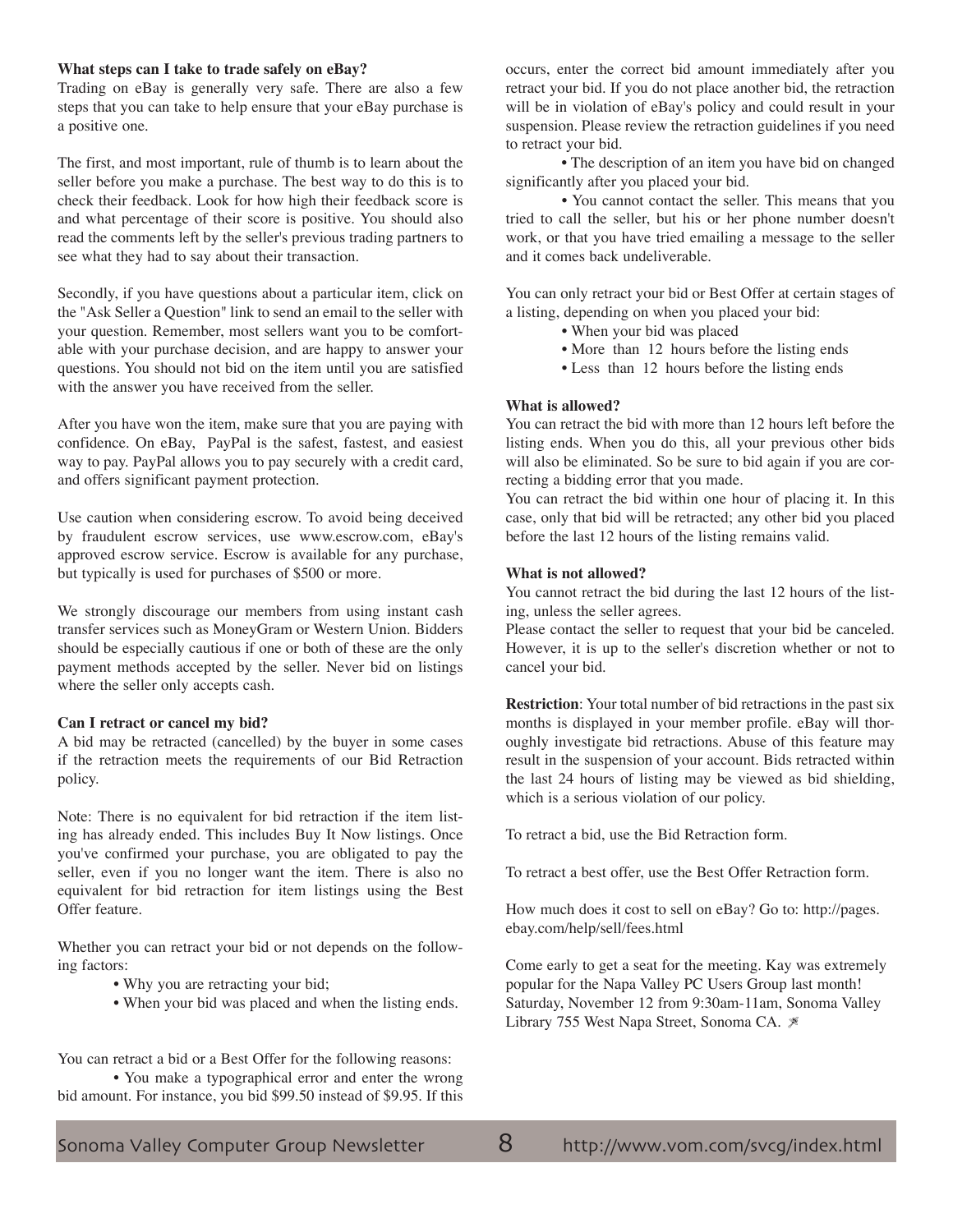# WHAT's NEWS

### **STANFORD PODCASTS GO TO ITUNES**

Under a new deal with Apple Computer, podcasts from various aspects of campus life at Stanford University will be available on the iTunes Web site. The arrangement is the first one in which a university has made an institution-wide commitment to provide podcasts to iTunes. The podcasts will include academic content such as lectures, coverage of sporting events, and podcasts created by students. About 400 podcasts are currently included, and Stanford officials said they plan to regularly add content to the site, which is its own section of the iTunes Music Store. Other institutions are said to be considering similar programs, and the addition of capacity to handle video files in iTunes could make the service appealing to still others. In a separate project, Stanford podcasts are being made available through iTunes only to students and professors involved in a group of university courses. Chronicle of Higher Education, 21 October 2005 (sub. req'd) http://chronicle. com/daily/2005/10/2005102102t.htm

### **MICROSOFT FUNDS PROGRAM FOR TECHNOLOGY ACCESS**

Microsoft has announced two programs to provide grants for research into making technology more accessible to those with limited resources and skills. The Digital Inclusion program will award grants to academic researchers for projects aimed at making technology accessible, affordable, and relevant, with special emphasis on "culturally relevant" programs that use mobile computing tools. The Inspire program will award grants toward doctoral degrees to individuals pursuing research into bridging the digital divide, particularly through health care, education, and economic development. The program will work with higher education officials in developing countries to bring lecturers and researchers to those countries. Microsoft will award \$1.2 million under the two programs. ZDNet, 20 October 2005

http://news.zdnet.com/2100-3513\_22-5904549.html

### **SUN SPINS OFF EDUCATION UNIT, SPONSORS DEVELOPER CONTEST**

Sun Microsystems announced a pair of initiatives intended to promote open source technologies and boost its position in the education market. In the first effort, the company's Global Education and Learning Community (GELC) will be spun off into a nonprofit, which will allow government agencies and other vendors to participate. The GELC facilitates the exchange of information and resources among math and science teachers at the secondary-school level. The unit also allows participants to work collaboratively on projects. The other effort involves a new competition in Sun's Solaris University Challenge Contest. The new contest will pit teams of up to four developers from the same university against one another in building applications based on the Solaris 10 or the OpenSolaris operating systems. Winning teams, which will be chosen based on innovation and originality, will receive \$5,000, and their universities will receive Sun hardware and credit toward the purchase of other Sun products. CNET, 19 October 2005 http://news.com.com/2100-1012\_3-5902417.html

### **MORE SUITS TARGET GOOGLE'S BOOK SCANNING PROJECT**

After failing to reach an agreement during several months of negotiations, a group of five publishers has filed a lawsuit against Google over its book-scanning project. The project has come under fire since it was announced, with publishers and copyright holders arguing that scanning their texts constitutes a violation of their copyright, regardless of whether the digital copy is made available online in its entirety. Penguin, McGraw-Hill, Pearson Education, Simon and Schuster, and John Wiley and Sons have sued Google, seeking to have the project cancelled. The publishers are asking for Google to pay court costs but not damages. All five are members of the Association of American Publishers, which had been in talks with Google for months. Last month, an organization representing writers sued Google over the book-scanning project. Google continues to maintain that it respects the rights of publishers and copyright holders and that the project will bring wider exposure for the scanned text. BBC, 19 October 2005

http://news.bbc.co.uk/2/hi/business/4358768.stm

### **MICROSOFT JOINS YAHOO BOOK PROJECT**

Microsoft has said it will participate in a recently announced book-scanning project led by Yahoo and the Internet Archive. Unlike Google's much-maligned project, the Yahoo initiative, called the Open Content Alliance, will only scan books that are in the public domain or for which explicit permission has been granted by the copyright holder. In contrast, Google will scan copyrighted books unless copyright holders specifically request that their books be excluded, though only small portions of copyrighted books will be available online. For its part, Microsoft will finance the scanning of about 150,000 books, while Yahoo will pay for about 18,000 books to be digitized. The Open Content Alliance also differs from Google's project in that all of the content from the alliance will be available from a database to any search engine; Google will be the only means to access the content of its project. Microsoft will create an MSN Book Search service next year, though the business model for particular services and fees has not been set, according to Danielle Tiedt, general manager of search content acquisition at MSN.

ZDNet, 25 October 2005

http://news.zdnet.com/2100-9588\_22-5913711.html

### **CISCO DONATES TO SCHOOLS IN GULF COAST REGION**

As part of efforts to rebuild educational infrastructure in the Gulf Coast following Hurricane Katrina, Cisco and certain of its executives have pledged \$40 million in cash, equipment, and services. The money will target poorer school districts and individual schools that already have Internet access but would benefit from wireless technology and Internet-based video and phone services, according to the company. John T. Chambers, CEO of Cisco, said the rebuilding efforts provide opportunities to improve technology services in affected schools and to serve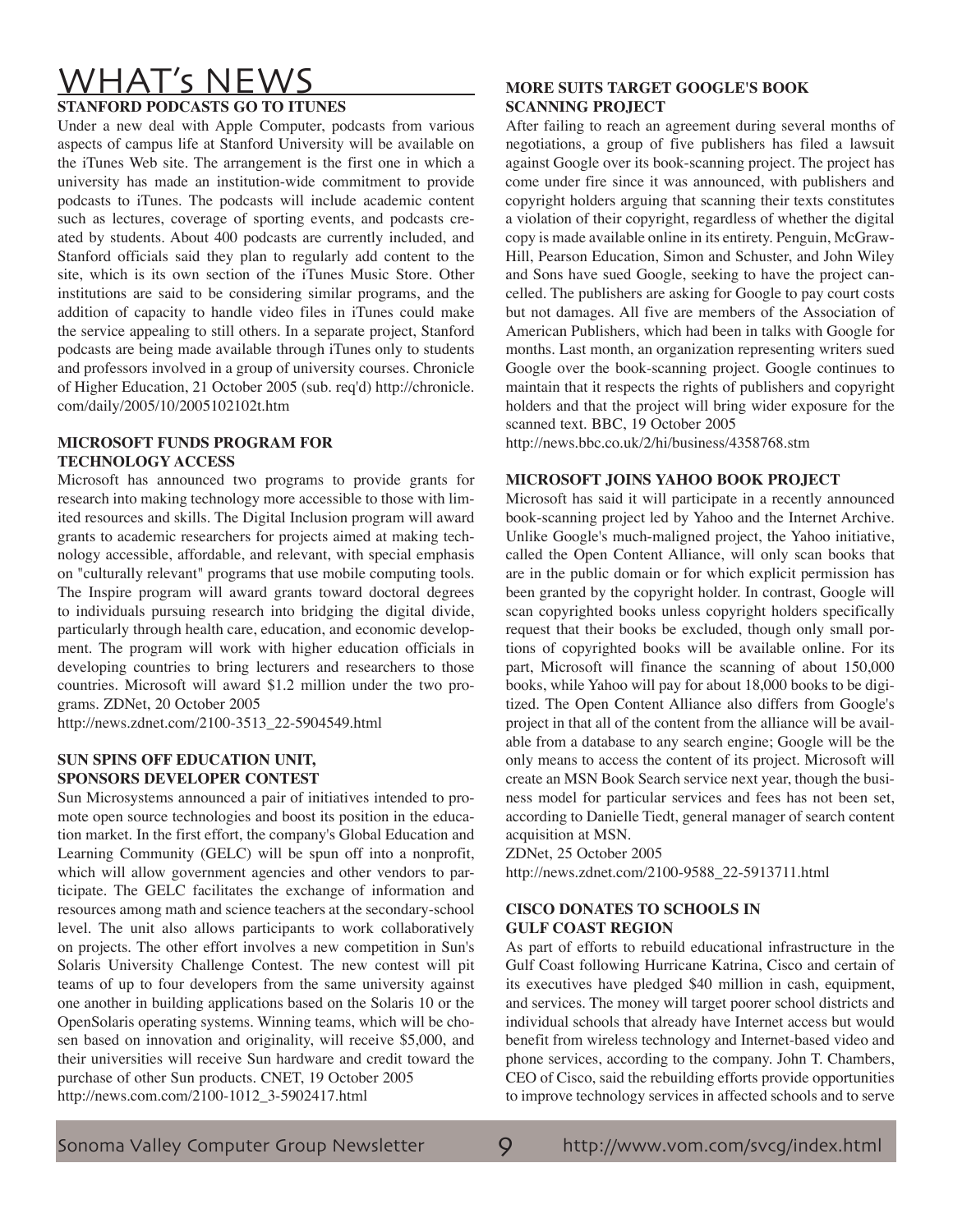as a model for other districts around the nation. Chambers has personally pledged \$2 million, while John P. Morgridge, chairman of Cisco, has committed to providing \$10 million. New York Times, 26 October 2005 (registration req'd)

http://www.nytimes.com/2005/10/26/technology/26cisco.html

### **STANFORD RESEARCH AIMS TO SPEED OPTICAL NETWORKS**

Researchers at Stanford University have created a device that could lead to much faster optical networking that is also significantly less expensive than today's technologies. The device, called a modulator or solid-state shutter, is made from silicon and germanium, two materials that are compatible with current technologies and are not nearly as costly as the materials found in today's optical networking hardware. Researchers demonstrated that the device is able to turn a beam of light on and off 100 billion times per second, a speed that is equivalent to 10 times that of existing optical networks. David A. B. Miller, director of the Solid State and Photonics Laboratory at Stanford, noted that the new technology could solve "the bottlenecks of wiring," which, he said, are the primary reason that processor speeds have not improved substantially in the past few years. James S. Harris, an electrical engineering professor involved in the research, conceded that the group was surprised by the result. "No one thought it would work," he said.

New York Times, 27 October 2005 (registration req'd) http://www.nytimes.com/2005/10/27/technology/27chip.html

### **CRIB NOTES FIND THEIR WAY TO IPODS**

The latest offering for the vastly popular iPod are crib notes for books commonly included in college and university curricula. A company called SparkNotes, which competes with market leader CliffsNotes, provides the content, which is sold by a firm called iPREPpress. Students who pay \$4.95 each for a set of notes have access to the usual set of study aids--plot summaries, major themes and motifs, study questions, biographical sketches of the characters. The iPod notes, however, also include several minutes of audio content for each title. Kurt Goszyk, the founder of iPREPpress, said that students can listen to music stored on their iPods while reading the SparkNotes for an assigned text. "You can listen to your favorite rap song in the background," he said, "as you're reading about 'The Great Gatsby.'" The notes will work with most versions of the iPod, including the very small iPod Nano, raising concerns about the possibility students will see a new opportunity to cheat.

Chronicle of Higher Education, 27 October 2005 http://chronicle.com/free/2005/10/2005102702t.htm

### **MIT AND NOKIA TO FORM RESEARCH LAB**

MIT and Nokia announced a venture to create a joint research lab, to be called the Nokia Research Center Cambridge. The lab is part of MIT's Computer Science and Artificial Intelligence Laboratory, and researchers there will study "the state of the art in mobile computing and communications," according to a statement from the two organizations. Specifically, researchers will focus on lowpower hardware and user interfaces, in particular those that are based on speech. More broadly, the center will address questions concerning software architecture, wireless technologies, and methods of managing information. The center will comprise about 20 researchers from each of the two organizations and will be directed by James Hicks of the Nokia Research Center. The Register, 28 October 2005

http://www.theregister.com/2005/10/28/mit\_nokia\_joint\_ research/

### **ANTI-SPYWARE COALITION RELEASES GUIDELINES**

The Anti-Spyware Coalition has released a definition of what constitutes spyware, as well as guidelines for dealing with spyware. The group's definition says that spyware is an application installed without sufficient consent of the user and that interferes with the user's ability to exert control over such things as security, privacy and personal information, and system resources. Critics had cautioned that a definition of spyware would allow developers of unwanted software to simply sidestep the characteristics included in the definition, thereby legitimizing their applications. The Anti-Spyware Coalition said it understands that concern and drafted a definition with enough latitude to avoid that problem. The group also identified good practices for how organizations should identify and prevent spyware. Included in the resources is guidance on how to rate the severity of particular spyware applications. The group will accept public comments on the newly released documents until November 27 and will release final versions in early 2006. CNET, 27 October 2005

http://news.com.com/2100-7348\_3-5918113.html



Sonoma Valley Computer Group Newsletter 10 http://www.vom.com/svcg/index.html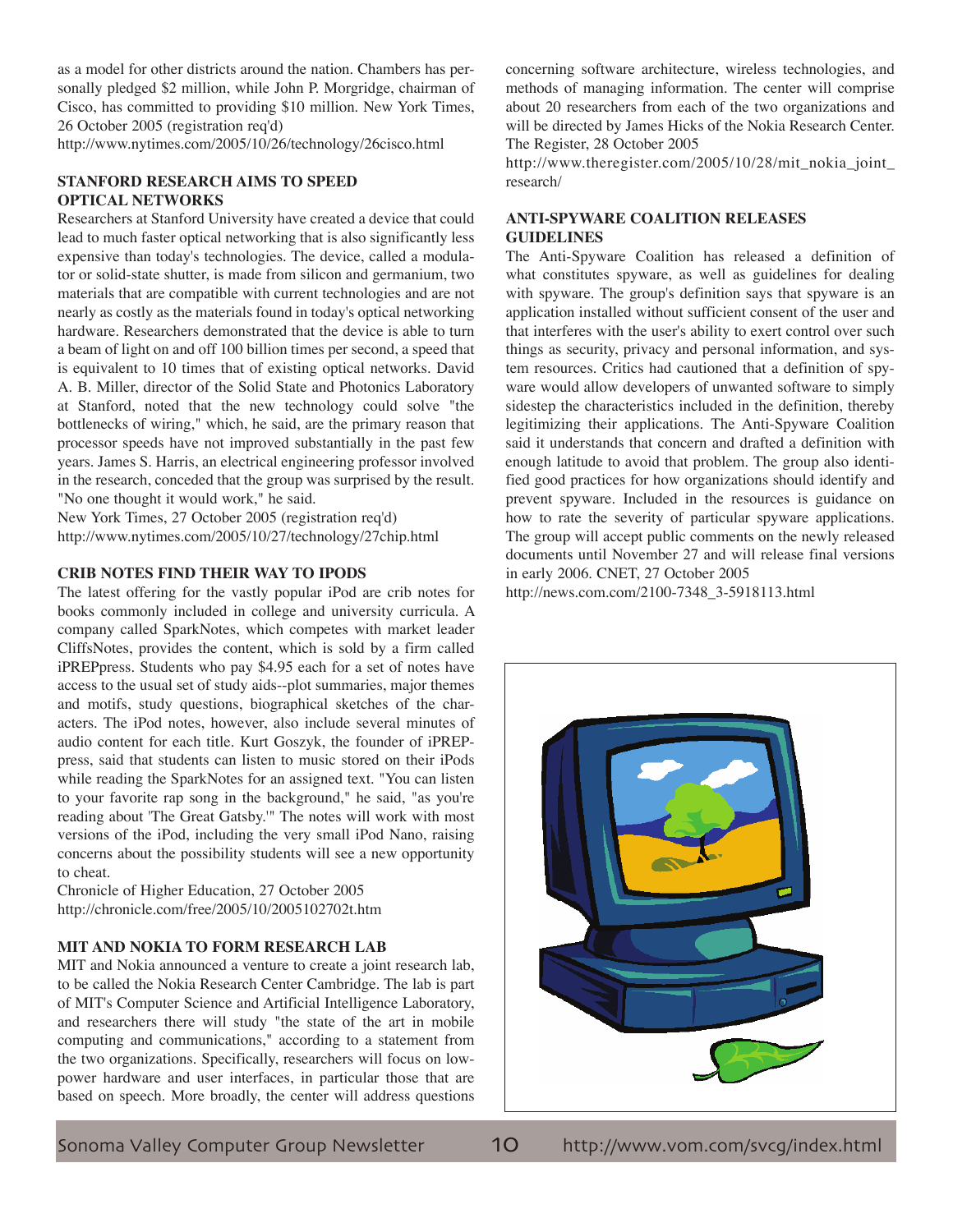# Nanotechnology

Broadly speaking however, nanotechnology is the act of purposefully manipulating matter at the atomic scale, otherwise known as the "nanoscale."

Coined in 1974 by Norio Taniguchi at the University of Tokyo, nanotechnology is actually a multitude of rapidly emerging technologies, based upon the scaling down of existing technologies to the next level of precision and miniaturization. In the future, it will likely include the

lecular machinery], AI, MEMS [MicroElectroMechanical Systems], NEMS [NanoElectroMechanical Systems], Biomimetic Materials, Microencapsulation, and many others.

### **SIZE**

Let's start BIG, with something you can get your hands on (so to speak):

A meter is about the distance from the tip of your nose to the end of your hand (1 meter = 3.28 feet).

of building machines and mechanisms with nanoscale dimensions, referred to as Molecular Nanotechnology (MNT).

It uses a basic unit of measure called a "nanometer" (abbreviated nm). Derived from the Greek word for midget, "nano" is a metric prefix and indicates a billionth part (10-9).

There are one billion nm's to a meter. Each nm is only three to five atoms wide. They're small. Really small.  $\sim$ 40,000 times smaller than the width of an average human hair.



One thousandth of that is a millimeter.

Now take one thousandth of that, and you have a micron: a thousandth of a thousandth of a meter. Put another way: a micron is a millionth of a meter, which is the scale that is relevant to - for instance - building computers, computer memory, and logic devices.

Now, let's go

One aspect of nanotechnology is all about building working mechanisms using components with nanoscale dimensions (MNT), such as super small computers (think bacteria-sized) with today's MIPS capacity, or supercomputers the size of a sugar cube, possessing the power of a billion laptops, or a regular sized desktop model with the power of trillions of today's PC's.

The other aspect deals with scaling down existing technologies to the nanoscale, examples of which can be seen at our "Current Uses" page.

Some of the most promising potential of nanotechnology exists due to the laws of quantum physics. Quantum physics laws take over at this scale, enabling novel applications in optics, electronics, magnetic storage, computing, catalysts, and other areas.

Regardless of the diverse opinions on the rate at which nanotechnology will be implemented, people who make it a habit of keeping up with technology advances agree on this: it is a technology in its infancy, and it holds the potential to change everything.

Related and interwoven fields include, but are not limited to: Nanomaterials, Nanomedicine, Nanobiotechnology, Nanolithography, Nanoelectronics, Nanomagnetics, Nanorobots, Biodevices [biomosmaller, to the nanometer:

A nanometer is one thousandth of a micron, and a thousandth of a millionth of a meter (a billionth of a meter). Imagine: one billion nanometers in a meter.

Another perspective: a nanometer is about the width of six bonded carbon atoms, and approximately 40,000 are needed to equal the width of an average human hair.

Another way to visualize a nanometer: 1 inch = 25,400,000 nanometers

DNA (width) is 2 nm Proteins range from 5 to 50 nm Viruses range from 75 to 100 nm Bacteria range from 1,000 to 10,000 nm

For our purposes, nanometers pertain to science, technology, manufacturing, chemistry, health sciences, materials science, space programs, and engineering.

... to be continued next month!

Sonoma Valley Computer Group Newsletter 11 http://www.vom.com/svcg/index.html